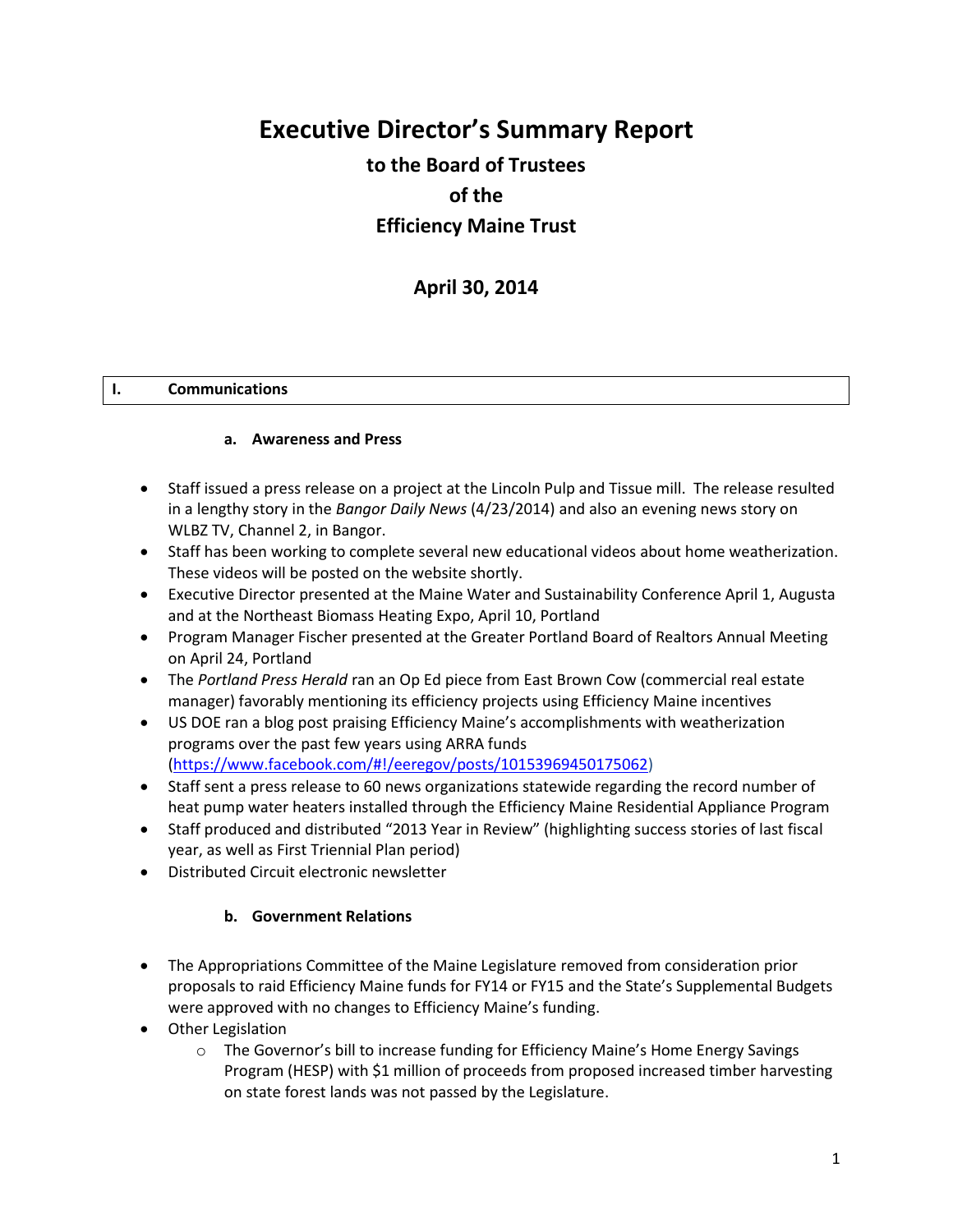- $\circ$  The Governor's bill to promote "transformational business expansion projects" to Maine, which included a provision to use RGGI funds from Efficiency Maine to reimburse a portion of a project's electricity costs for 5 years, was not passed by the Legislature.
- $\circ$  A bill to (re)establish at Efficiency Maine a \$1 million/year rebate program for solar installations and ductless heat pumps was vetoed by the Governor.
- $\circ$  A bill directing the Maine PUC to study the economic costs and benefits of solar energy was enacted.
- $\circ$  A bill was enacted to establish a new Utility Arrearage Management Program, which would involve Efficiency Maine providing information about options for reducing consumption and linking participating customers to Efficiency Maine's Low Income Program.
- Staff provided data responses and comments to the PUC in the Triennial Plan docket regarding the updated EMT budgets and performance metrics that resulted from last year's Omnibus Energy Bill.
- Staff requested a Protective Order from the Maine PUC directing natural gas utilities to provide certain data to the Trust, as authorized by statute, in order to complete the Natural Gas Energy Efficiency Baseline and Potential Study. Staff further requested that the data be "designated confidential information."
- Staff completed separate MOUs with the Governor's Energy Office for matching contributions on certain State Energy Plan funds and with the Maine Department of Environmental Protection (DEP) to cover administrative costs of the DEP associated with Maine's involvement with the RGGI auctions.

## **II. Program Highlights**

## **a. Business Program**

## **i. Business Incentive Program – Electric**

As of 3/31/2014:

- 22,872 MWh  $1<sup>st</sup>$  year savings
	- o 40% of revised goal at 67% of year completed
	- o 9% ahead of last year's year-to-date savings
	- o 297,000 MWh projected lifetime savings
- 1,785 projects completed
	- o 1,750 prescriptive
	- o 29 Custom
	- o 1 Technical Assistance
- 1,437 participants served
	- $\circ$  \$2,786,306 paid in incentives
	- o \$7,578,335 in private investment leveraged
- Marketing and Education
	- $\circ$  New Qualified Partner Training will be held May 8 at Sportsman Alliance of Maine (Augusta)
	- o Redesigned exclusive Qualified Partner website
	- o Redesigned Qualified Partner Locater Efficiency Maine Website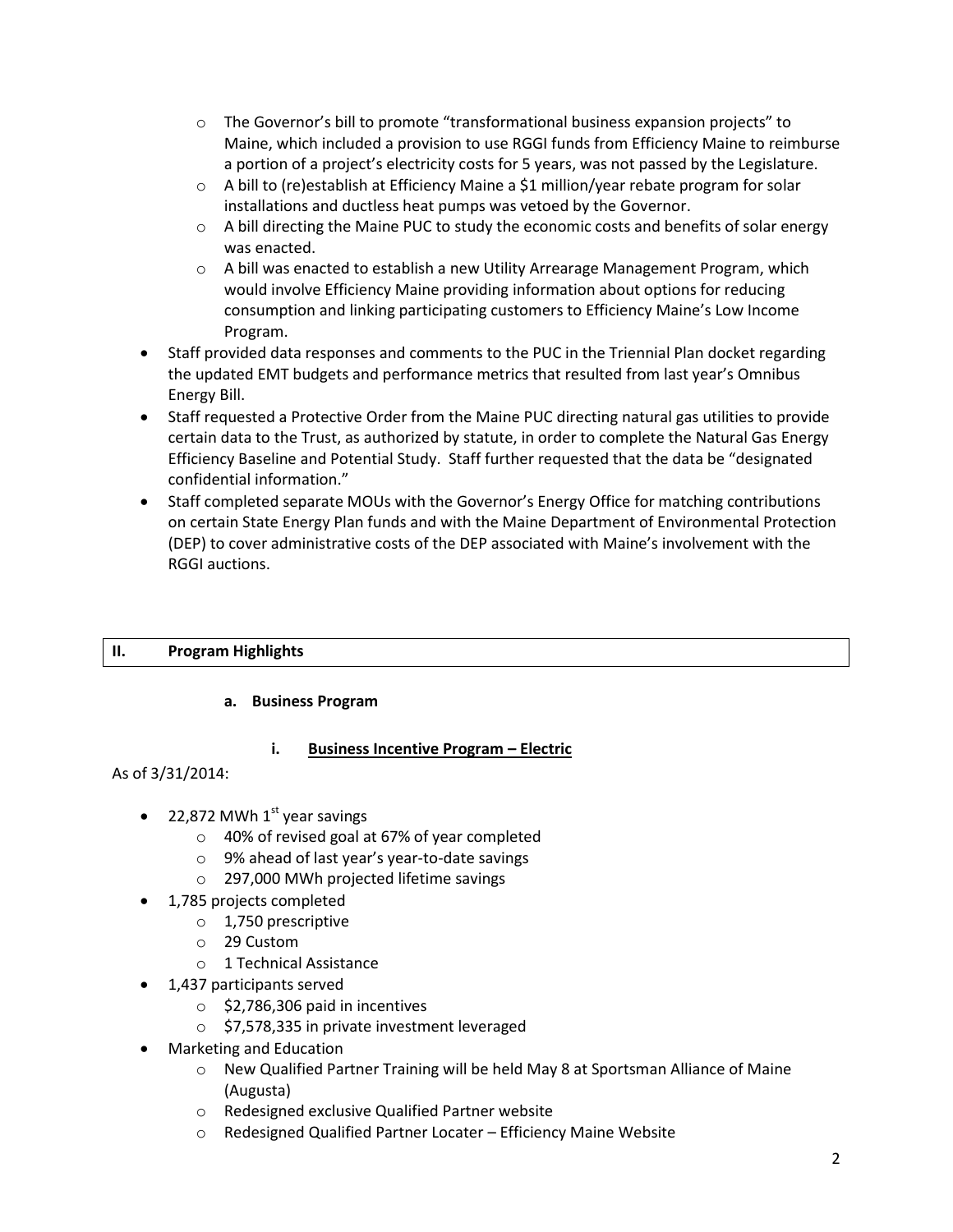- o Chamber Mailings Bangor & Androscoggin Chamber
- o Rolled out Summertime T-12 promotion ("Bounty" on T-12s)
- o Advertising in local newspapers and MaineBiz
- Emerging program design issues
	- o Variable Refrigerant Flow measures in development July 1 rollout
	- o Potential Up-streaming HVAC incentives under consideration Possible July 1 rollout
	- o Program is investigating incentives for Roof Top Units & Potential Custom project track

## **ii. Business Incentive Program (Natural Gas)**

As of 4/30/2014:

No update

## **iii. Multi-Family Program**

## As of 3/31/2014

- Federally funded program:
	- o 3,716 units submitted for program participation
	- o 3,503 units with completed benchmarks (140% of goal)
	- o 2,455 units with audits submitted
		- 45 % Modeling Path
		- 55% Prescriptive Path
	- o 1,806 units completed retrofits (100% of goal)
		- 26% Average energy savings per project
- RGGI funded continuation of program since 3/31:
	- o 75 units (at 10 properties) in the project pipeline
	- o \$104,000 in reserved incentives

## **iv. Large Customer Program**

## Electric Savings PON

## As of 4/22/2014:

- Awarded \$3.9 million in projects this fiscal year
	- o 42% of progress to goal with 81% of the year gone
	- $\circ$  \$417,000 awarded in the past month
- Identified an additional \$5.4 million of promising projects in the pipeline
- Forecast that the program will end the fiscal year with \$8 million committed.
	- o Four projects potentially eligible for between \$0.8 -\$2 million in incentives are pressing to meet the end of the fiscal year deadline
- Met with three of nine in-state A&E firms over the next three weeks to brief them on the availability of incentives for Technical Assistance
- Rolled out the initial marketing of Scoping Audits with limited but promising responses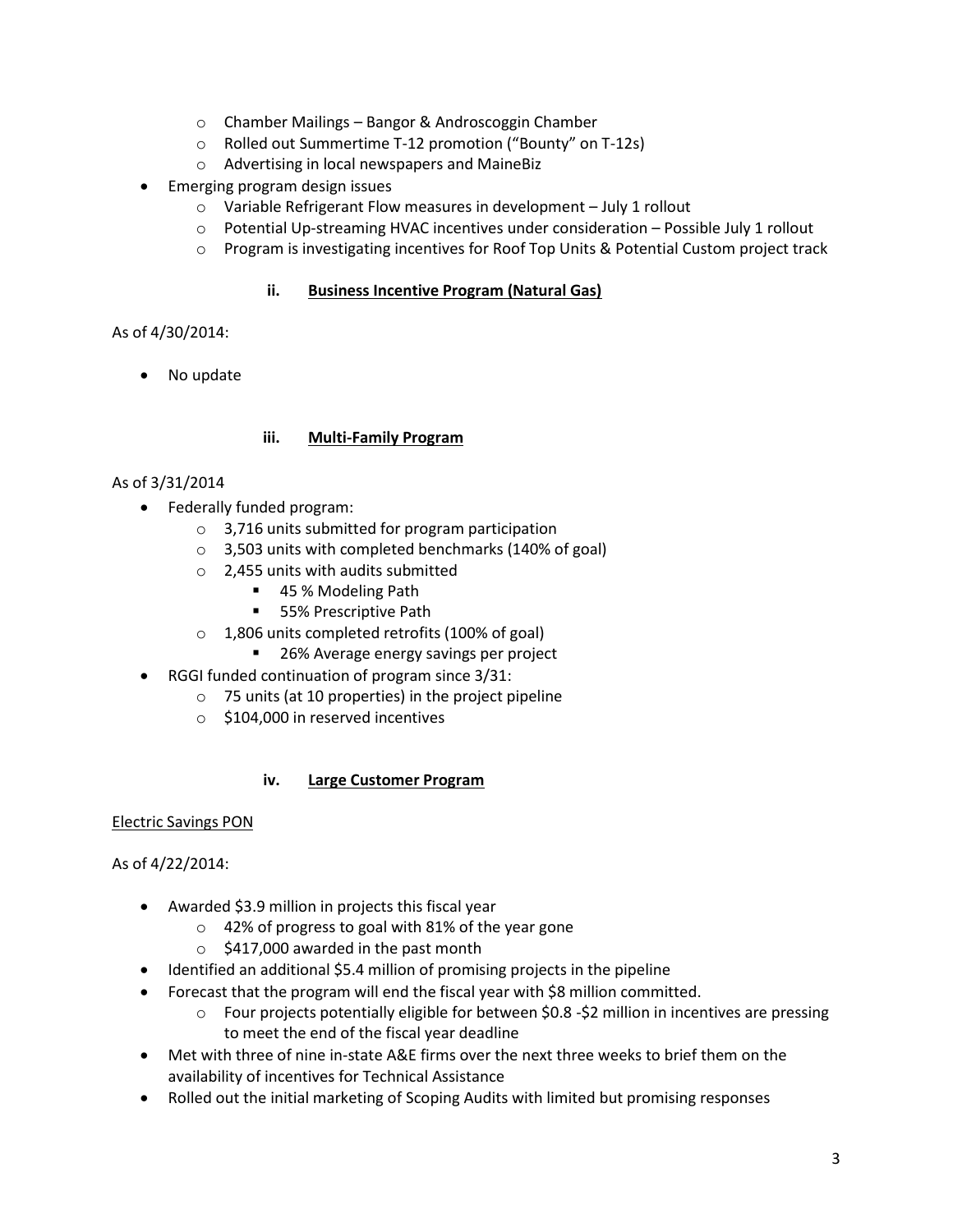### Greenhouse Gas Saving PON

#### As of 4/23/2014:

- There is an encouraging uptick in activity
- We do not forecast committing all the funds in this fiscal year, but expect to commit any carry forward plus next year's budget by the end of next fiscal year
- \$553,720 awarded to date
	- o 26% to goal 81% of year complete
	- o \$453,000 awarded since last month

#### **b. Residential**

#### **i. Home Energy Savings Program**

#### HESP Incentives

#### As of 4/29/2014:

- 3,042 individual homes upgraded to date completing 4,242 separate measures
- \$2.5 million in incentives in the HESP program thus far
	- o More than \$700,000 in the past 5 weeks
		- o Average project cost \$4,900
		- o Average rebate amount \$840 (17% of total project cost, leveraging private funds for 83% of project cost)
- Installations since 9/11/2013:
	- o 979 Air Sealing with Assessment
	- o 1540 ductless heat pumps
	- o 132 pellet boilers and 23 geothermal systems
	- o More than 400 attic insulations and 285 basement insulations
- Inspections completed
	- o 736, or 17%, of all HESP projects
- Marketing
	- o Started short "pre-roll" video ad campaign promoting HESP on Hulu, YouTube
	- o Started "Good Choice" print ads promoting HESP and energy efficiency measures
	- o Continued Google ad campaign promoting HESP incentives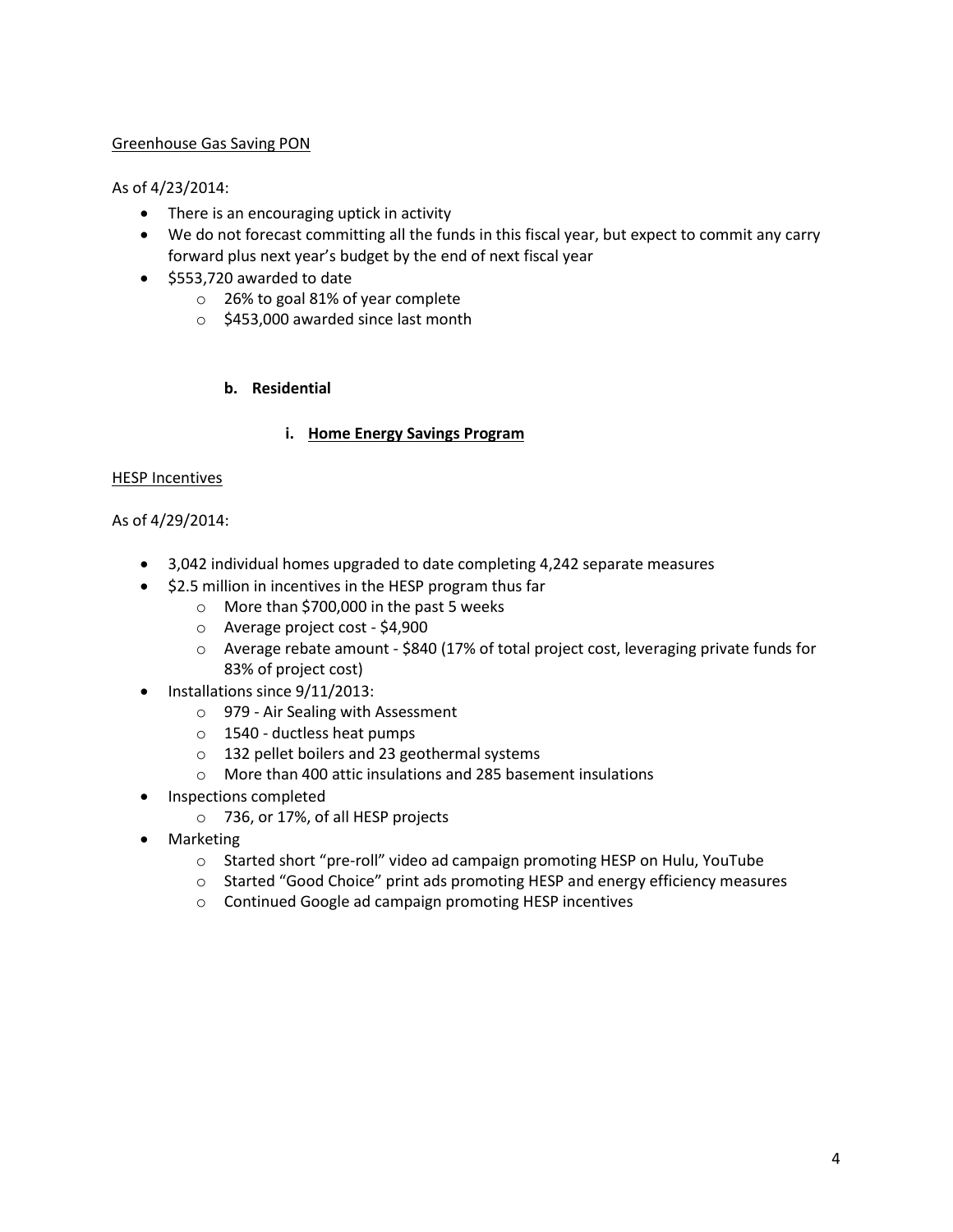

### **ii. Residential Lighting and Appliance Program**

## As of 4/18/2014:

#### **Lighting**

- 102% of annual goal completed with 89% of the year gone by
- projecting ending the year at a record 2.6 million efficient bulbs sold achieving savings of 93,000 MWh/year
- projecting expending 95% of \$6.3 million budget by year-end
- Best deals: 10 cent CFLs at Wal-Mart, \$4 LEDs (60W equivalent) at Batteries Plus in Bangor and BJ's three for \$5 LEDs (40W-equivalent globes)

#### Appliances

- 87% of annual savings goal with 83% of the year gone by
- projecting ending the year saving 6,900 MWh/year, or 99% of goal
- projecting expending 99% of revised budget of \$3.1M by year-end
- Concerted marketing for heat pump water heaters appears to be reversing the recent decline in demand for this measure that occurred after the sunset of the federal tax credit

## **iii. Low-Income (electric, natural gas, and "all fuels")**

## Electrically Heated Multifamily Weatherization

## As of 4/25/2014:

No change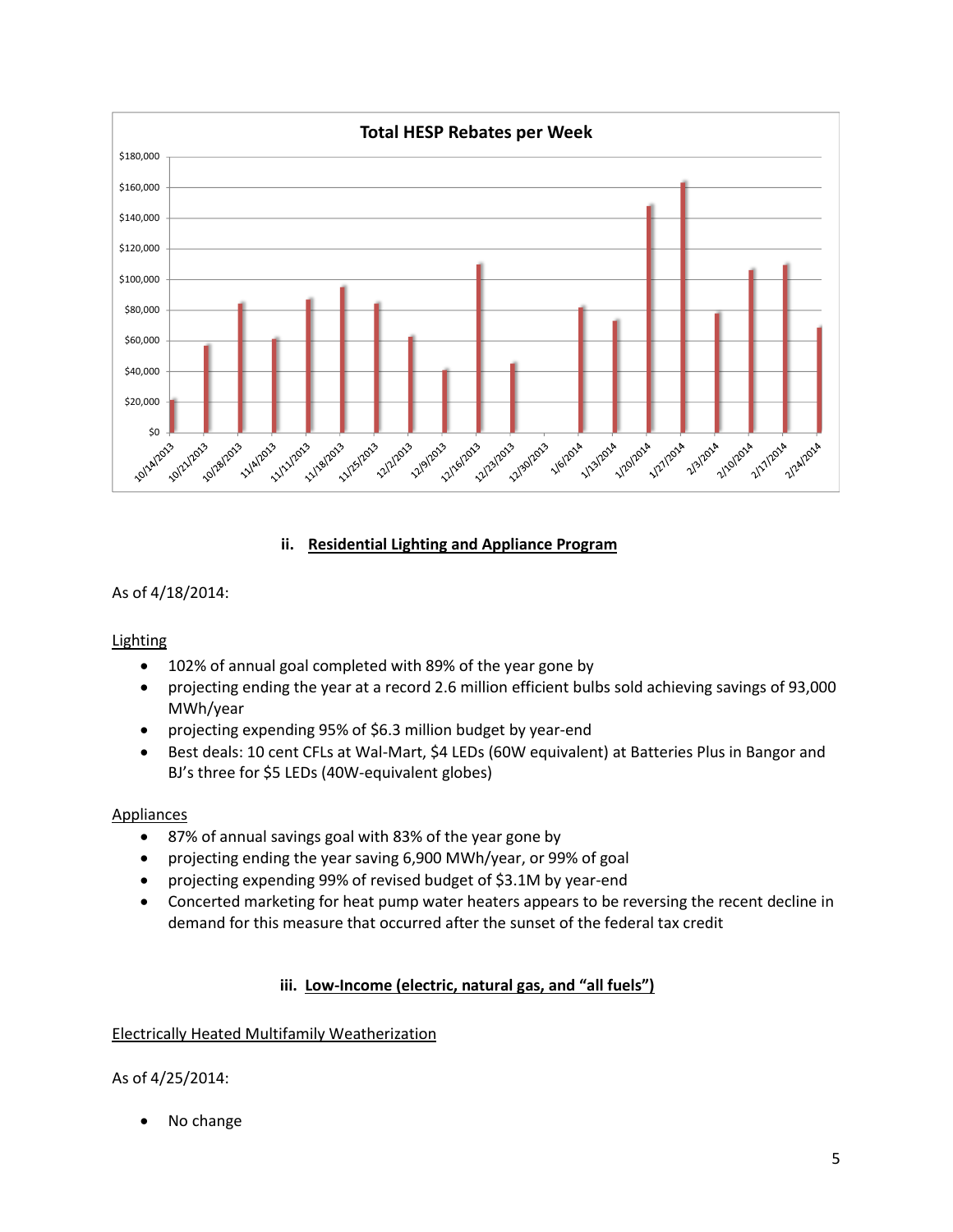- Forecasting ending year the at 111% of electric savings goal of 1,300 MWh
- 675 units weatherized to date
- Forecasting ending year at 100% of \$2.2 million budget
- 516 heat pumps installed to date

### Any Fuels Initiative (RGGI Funded)

- E-CHIP (Efficient Central Heating Improvement Program)
	- o This initiative is being implemented through the CAP agencies
	- $\circ$  In 5 months, 17 E-CHIP heating systems worth \$34,000 have been installed and progress and remains slow
	- $\circ$  In 2 months, 15 heat pump opportunities have been identified and installed, expending worth \$47,000 of the budget
	- o York CAP has invested all of its allotment of funds
	- $\circ$  Thanks to a competitive procurement process, the average heat pump price is \$2,600, installed
	- o The program team is optimistic that all funds will be invested

#### **iv. Summit Natural Gas Initiative**

• Rebate claims are now being processed by Efficiency Maine and the pace is expected to pick up as the ground has thawed

## **c. Cross-Cutting Programs**

#### **i. Evaluation & Data Analysis**

- Multifamily Efficiency Program Evaluation
	- o Final Report has been completed; contract complete
- Appliance Program Evaluation
	- o Final Report pending; in final review/revision
- Lighting Program Evaluation no change
	- $\circ$  Evaluation team is analyzing customer survey data and on-site lighting inventory data
	- o 534 light loggers collecting data
- Low-Income Multifamily Weatherization Program Evaluation
	- o Kickoff Meeting was held with evaluator -- NMR
	- o Updated Work Plan submitted
	- o Staff responding to data requests from evaluation team
- Forward Capacity Market Annual M&V Compliance Review
	- o Revised Draft under review; Final submission due to ISO-NE in May
- $\bullet$  effRT no change:
	- o working with Direct Technology on multiple projects:
		- uploading Multifamily Efficiency Program data from TRC database into effRT
		- **n** making refinements to FCM reports